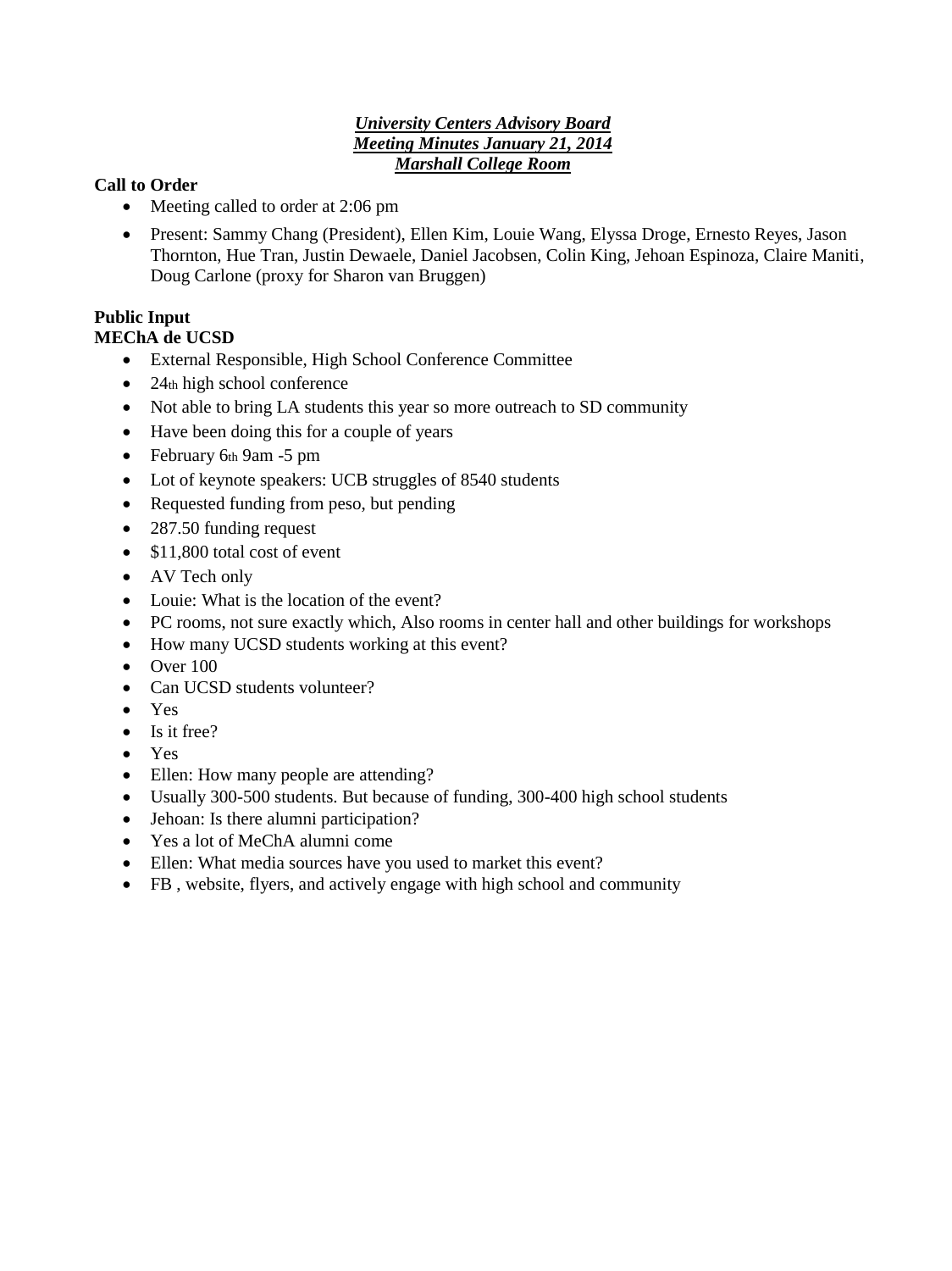- Sponsorship and advertising: MEChA would be able to advertise UCAB through Facebook and flyers
- Have you received external funding from outside of UCSD?
- $\bullet$  No

#### **SWE Annual outreach event**

- Ambition: reach out to high school girls from underrepresented communities
- Programming event, labs at Jacobs open
- Speakers from industry and faculty
- $\bullet$  ~200 girls attending
- 100 registered
- In PC East ballroom, robot building activity
- Dan: When is event?
- Feb 8, 8-4, only using from  $12-6$
- Ellen: Have you tried to promote with alumni?
- Don't typically target alumni just undergraduate engineers form UCSD
- Elyssa: Funding from anybody else?
- We have some corporate sponsorship and funding from SPACES and AS
- Jehoan: Is event free?
- Yes
- Louie: Is it only for female and engineers?
- Any undergraduate engineer can volunteer at the event

#### **Chair Report, Samuel Chang**

- Campus budget call this year (money that the campus can offer)
- If one unit is struggling, money can be diverted of that unit
- Educational Initiative? Led by Dean and Provost of Warren, along with Interim Vice chancellor
- Revitalize what education means
- Seminars undergraduate programs internships...
- Offer money for any program that falls into those categories
- Put up any budget call proposals so we can have innovative programs.
- If it has this criteria, then we should try to take any ideas
- Ellen: Where are they getting this funding from?
- Sammy: \$80 million biology building, so they are pulling funding, trying to initiate these kinds of programs. Bring it up in the next couple weeks.
- Jehoan: What does it entail?
- Learning communities, writing intensive course, collaborative projects, capstone courses and projects, undergrad research, etc…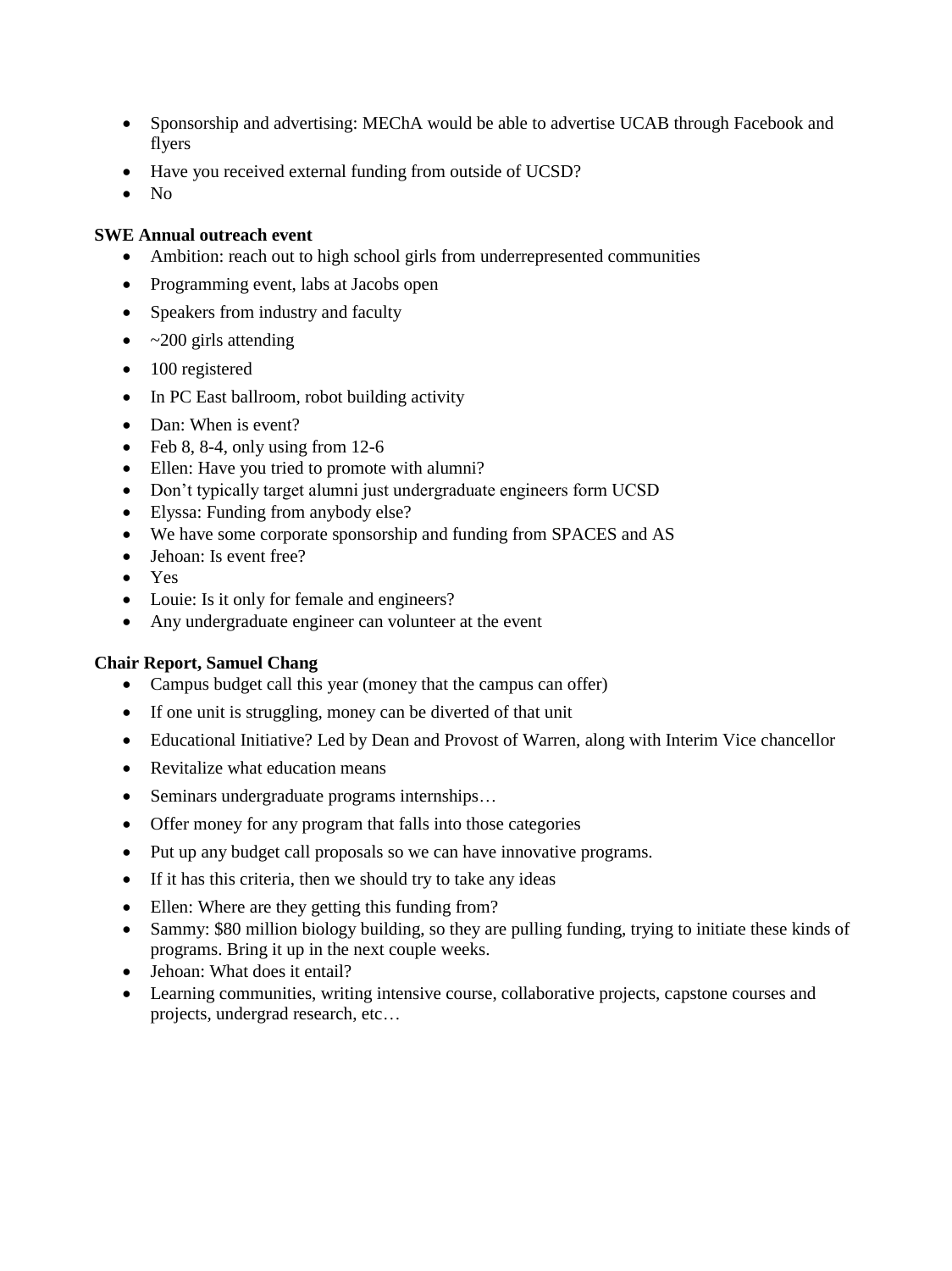- Colin: What about the Crafts Center renovation? Want a new building now?
- Sammy: New chancellor so he needs to approve anything that comes his way
- Budget call comes in 2 weeks, Vice chancellor must submit budget proposals by end of March
- Doug: Who's contact?
- Sammy: Sylvia
- Ellen: Have students come up with proposal?
- Sammy: Chancellor is emphasizing student experience and student learning

### **Vice Chair Report, Elyssa Droge**

- Budget Committee: right after meeting. 3:30-5:00. So we will have first meeting during Space allocation meeting (Thurs at 2-3:30)
- There's supposed to be a meeting after UCAB next week also, but it will become routine

## **Director Report, Doug**

- ATM under construction today, ADA compliant. New lighting
- $\bullet$  UCEN gets  $1/5$ th of it
- Dlush can't open this week because of exhaust and drain problems. Open in first week of Feb.

# **MEChA**

- 1. Yes
- 2. Yes
- 3. Yes
- 4. No
- 5. Yes
- 6. Yes
- 7. Yes
- 8. Yes
- 9. No
- 10. Yes

2.00 per student  $~500$ Elyssa: Move to fund for \$287.50 Seconded by Ellen **SWE**  1. Yes

2. Yes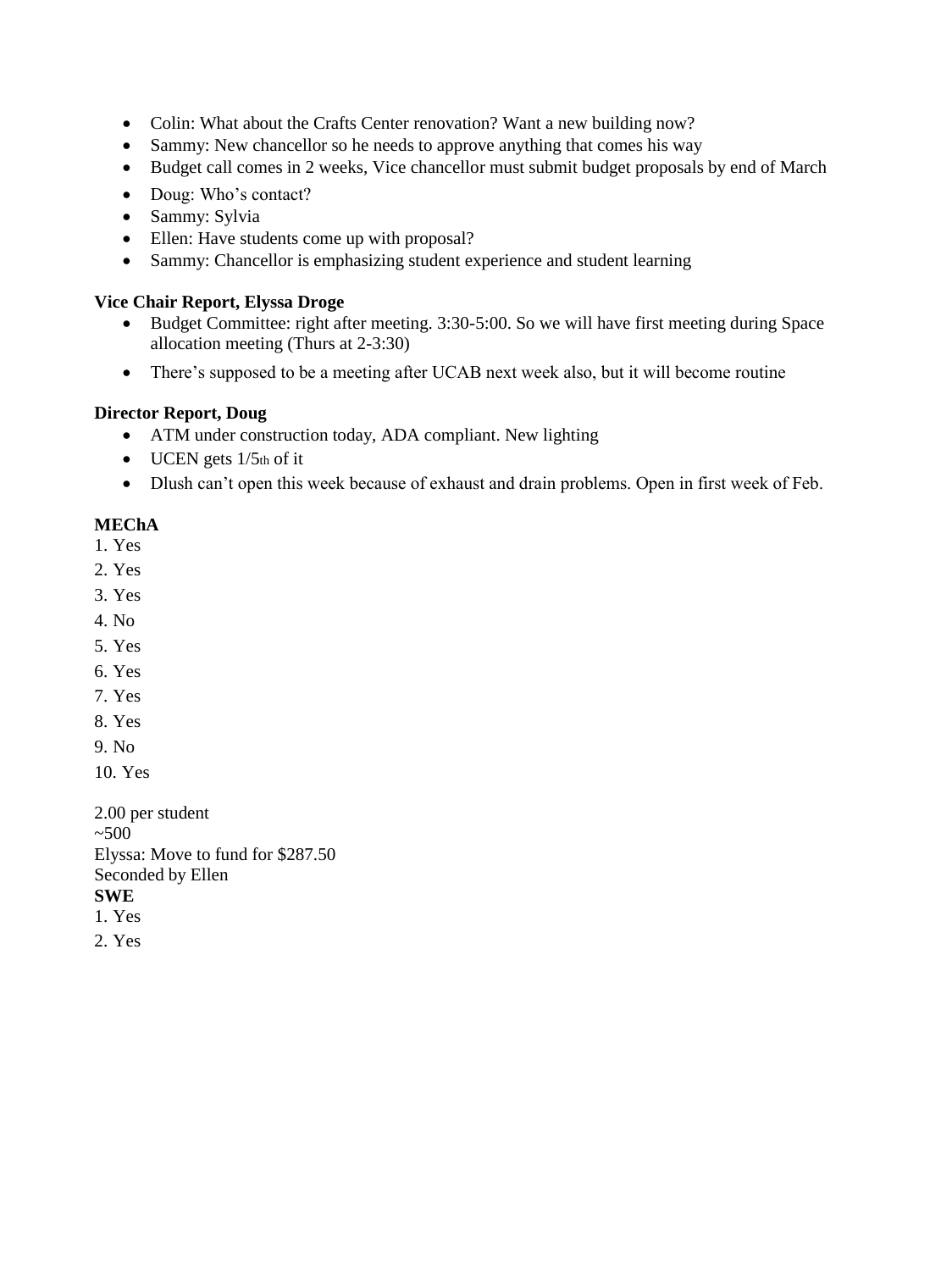- 3. Yes
- 4. No
- 5. No
- 6. Yes
- 7. No
- 8. Yes
- 9. No
- 10. Yes

1.50 per student  $~200$ Move to fund for \$150.60 Elyssa Seconded by everyone

# **Mural Discussion:**

- Colin: Revelle likes the before I die wall
- Elyssa: Purpose is to bring more people into student center, before I die wall
- Ellen: The person doing the G mural admitted that the before I die wall will bring more traffic
- Claire: Still building before I die wall in Revelle?
- Colin: If this is finalized it will not be suggested in Revell
- Louie: G store should sell chalk for before I die wall because losing funding and it will help
- Hue: move to go forward with the before I die wall decision
- Louie: Seconds
- Objected by Jehoan
- Jehoan: Who is funding chalk and everything for Before I die wall?
- Will discuss that later because right now only voting on which option
- Jehoan: Withdraw my motion
- Ellen: Seconds
- Sammy: Before I die wall is approved for south side breezeway in old student center

**New Business Old Business Member Reports Announcements**